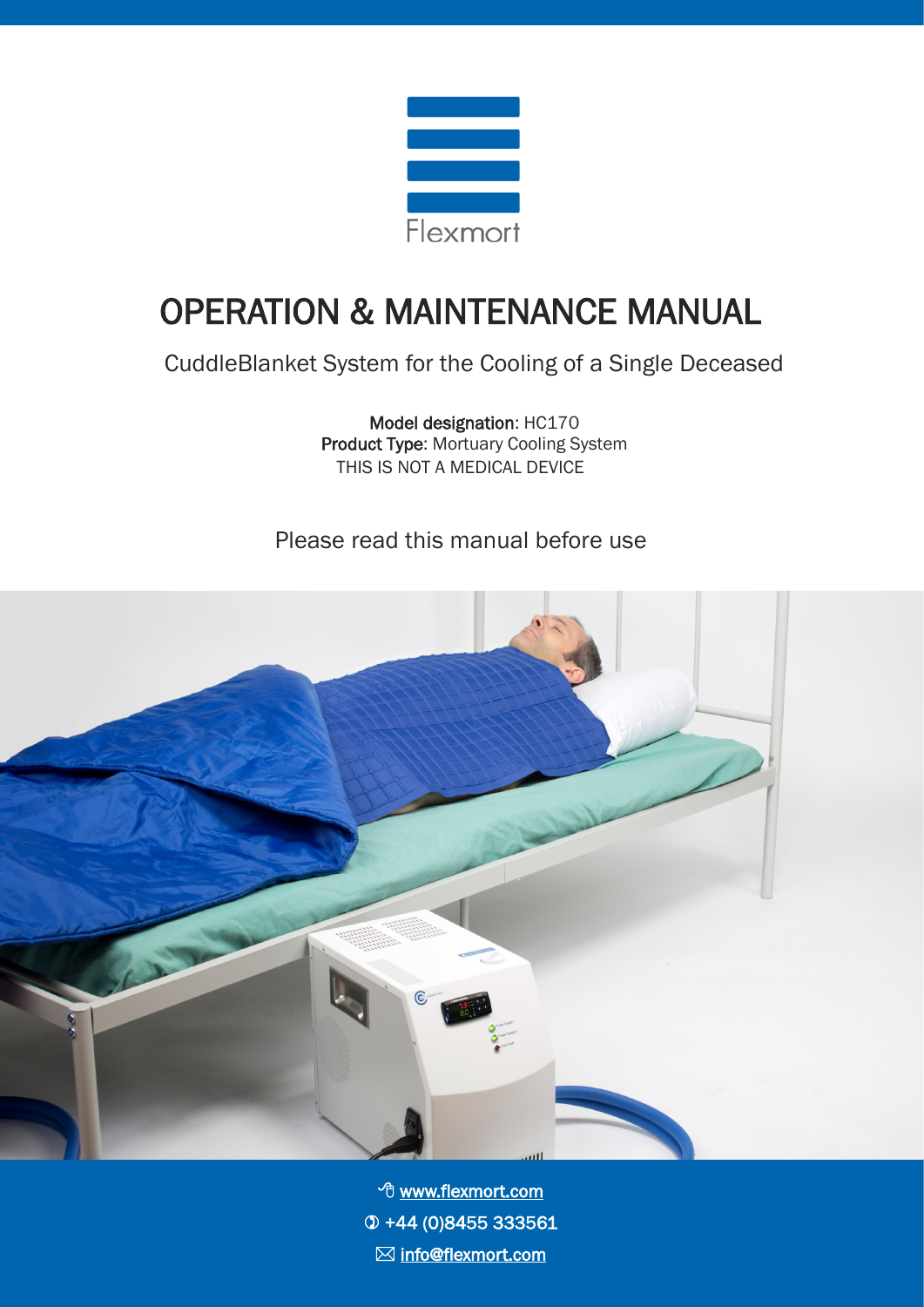

This instruction manual is compiled to assist the installation, commissioning, servicing and operation of the CuddleBlanket cooling system. This unit has been designed for continuous operation providing that it has been installed and maintained in strict accordance with this manual. The user should read the contents before installing the unit.

If the machine is not installed correctly then safety and protective measures or functions may not operate correctly or as intended.

Any liability for injury or damage caused by the incorrect installation and use of this machine lies exclusively with the user.

The manufacturer will not accept responsibility for damage caused by incorrect installation commissioning or operation.



Note: The machine contains powered electrical devices and moving parts.



#### System components

1 sturdy plastic storage/carry case with metal closures

- 1 mains powered cooling unit
- 1 mains power cord
- 1 flexible plastic cooling pad (reusable)
- 1 flexible insulated connection hose
- 1 insulated over blanket
- 1 bottle of *Coldflow2* coolant top-up, 2 litres
- 1 loop back test hose
- 1 user guide

#### **Connections**

Use only hoses, cooling pads and Flexmort ColdFlow2 approved by Flexmort.

#### Electrical installation

The CuddleBlanket system should be installed by a competent person. The electrical connections should be made using the 13A plug and lead supplied. An IEC socket is fitted on the side of the unit. Ensure the supply is according to the electrical requirements stated on the serial number label on the rear of the unit. This label identifies the voltage/frequency and the maximum current.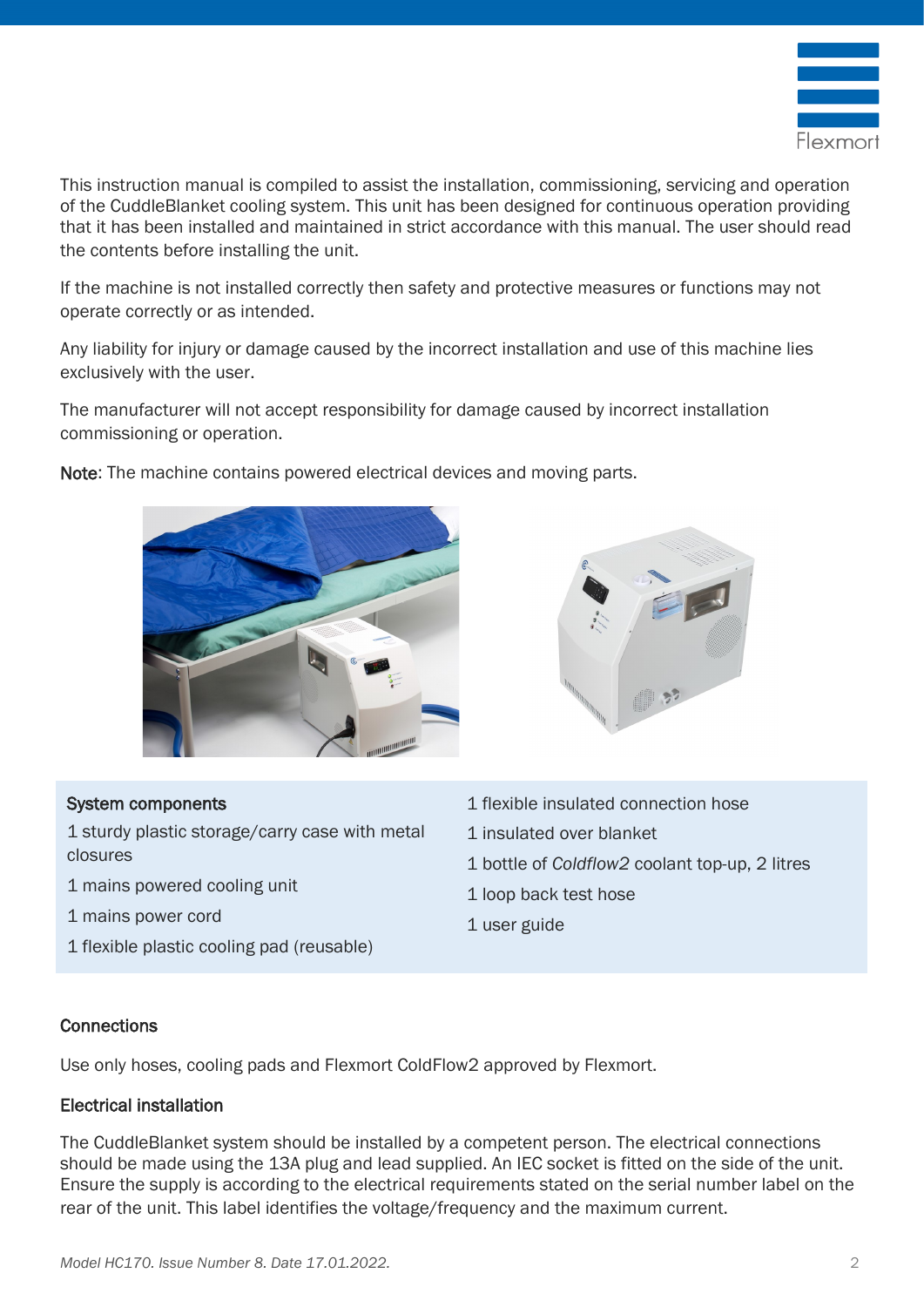

# Quick Start Guide

We would strongly advise that at least 3 hours has elapsed between the deceased's passing and use of the cooling system. The reason is that the body will still be very warm and you will be fully insulating the deceased so it is strongly advised to let the deceased undertake some natural cooling for a few hours.

#### 1. Setting up the CuddleBlanket

Ensure unit is switched OFF at the rocker switch adjacent to the power cord socket. Plug in the electrical cable ensuring the unit is kept flat and in a wellventilated area. If the room is small then it is best to leave adjoining doors open where possible.

#### 2. Connecting the hose

Plug the 2 male connectors of the long blue insulated hose firmly into the ports on the side of the unit. You will hear a click. It does not matter which way round you connect the hoses to the unit.

#### 3. Connecting the cooling pad

Place the cooling pad over the deceased, just below the neck. We recommend placing a sheet over the deceased first. Then use another sheet over the cooling pad before using the supplied insulated duvet. This will help with cleaning and any condensation that may build up. You can place any blanket or cover over the supplied duvet, it will not affect the system. Ensure the duvet is tucked around the deceased to minimise warm ambient air reaching the cool pad.

#### 4. Switch on the CuddleBlanket

Switch the CuddleBlanket ON using the black rocker on/off switch adjacent to the power cord socket.

#### 5. You may need to top up the CuddleBlanket with cooling fluid (Coldflow2)

Fluid will begin to circulate from the CuddleBlanket through the hoses and to the cooling pad. The fluid level within the reservoir window may begin to drop and the alarm may sound briefly. For additional ColdFlow2 fluid, please contact [info@flexmort.com](mailto:info@flexmort.com?subject=CuddleBlanket%20Manual%20Enquiry)*.*

No alarm - the CuddleBlanket is fully operational; please move to stage 6.

Alarm sounds - Do not turn off the unit, unscrew the filler cap and continuously fill the unit with Coldflow2 cooling fluid using a jug or funnel, avoiding spillage onto the unit. Fill approximately to the red line shown on the reservoir window.

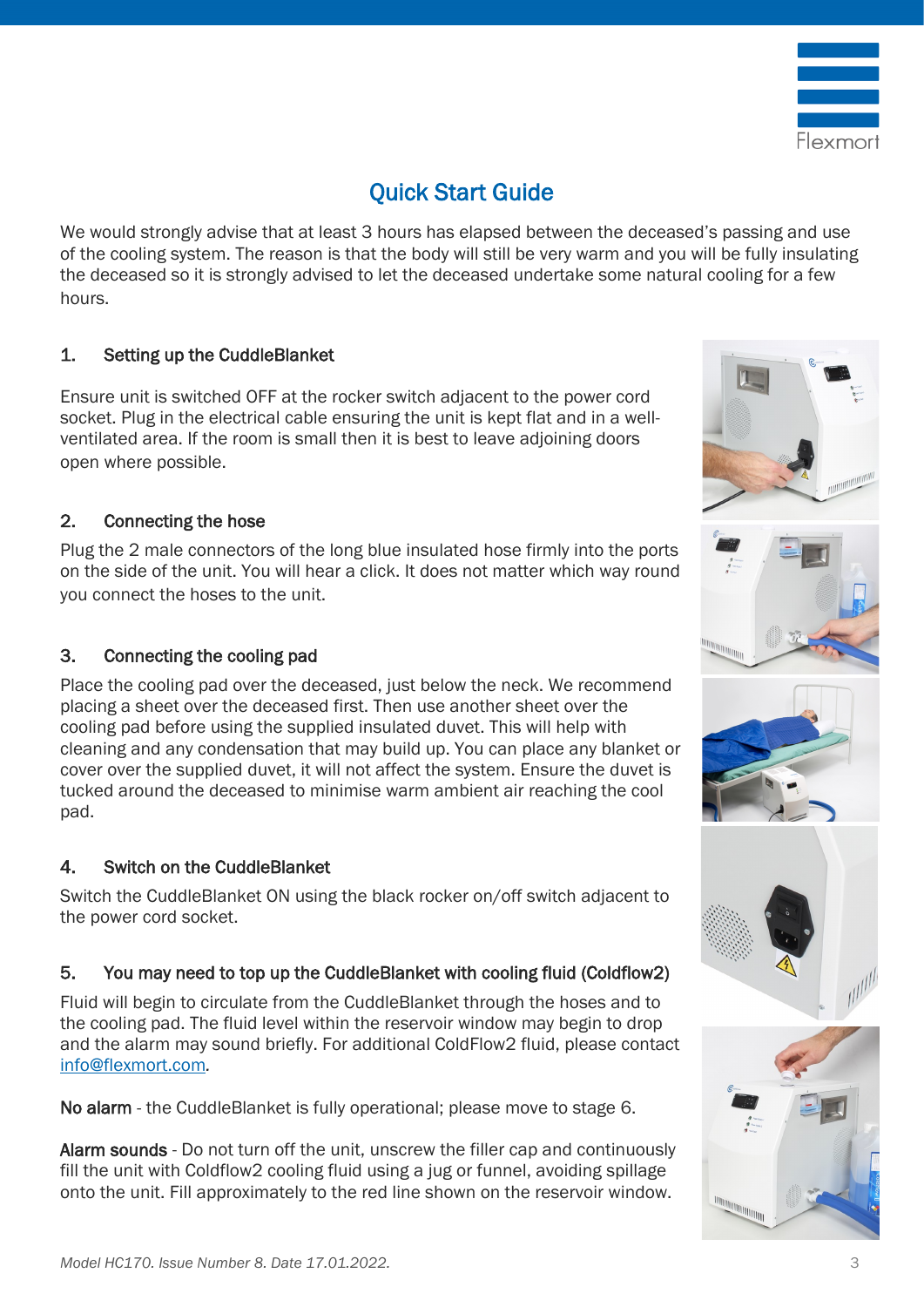

#### 6. Setting the temperature

The machine will remember the temperature it was set to during its last operation.

Don't need to change the temperature? Please move to stage 7.

Need to change the temperature? Follow the 3 steps below. The display will run through a self-test programme for the first few seconds after switching on the system, this is normal.

- 1. Press the 'P' button on the display once. 'SP-1' (set point) will be displayed in red at the top of the display.
- 2. Using the up and down arrow, select the required temperature in green. 8-10°C is usual.
- 3. Press the 'P' button again to set the system. The machine will cool the circulating fluid to this temperature The temperature of the fluid is shown by the red display and the green shows the set point.



#### 7. Turning off the system

Switch off the unit at the black rocker switch, remove the hose (the alarm will sound which is normal) and unplug the machine. A few drops of the fluid will be lost from the connectors, this is normal.

IMPORTANT: Always allow the cooling pads to warm back up to room temperature before folding to pack away as this will increase the life of the pads.

#### 8. Warning lights, alarm and topping up the CuddleBlanket unit with Coldflow2 fluid

The alarm will sound and the red LED light will illuminate if there is an obstruction to flow or if the reservoir is low on fluid. (Fig.1)

The reservoir should always be kept topped up during operation. Leave the unit switched on, remove the filler cap and top up slowly. (Fig.2)

| 8888          |                                              |                                                           |
|---------------|----------------------------------------------|-----------------------------------------------------------|
| CuddleBlanket | A ASCOM TECNOLOGIC<br>K 32<br>8.0<br>$PQ$ OA | $\epsilon$                                                |
|               | Power Supply 1                               |                                                           |
|               | Power Supply 2                               |                                                           |
|               | <b>Fluid Fault</b>                           |                                                           |
|               |                                              | $\frac{\mathbb{I}_{\text{min}}}{\mathbb{I}_{\text{max}}}$ |
| Fig.1         |                                              |                                                           |

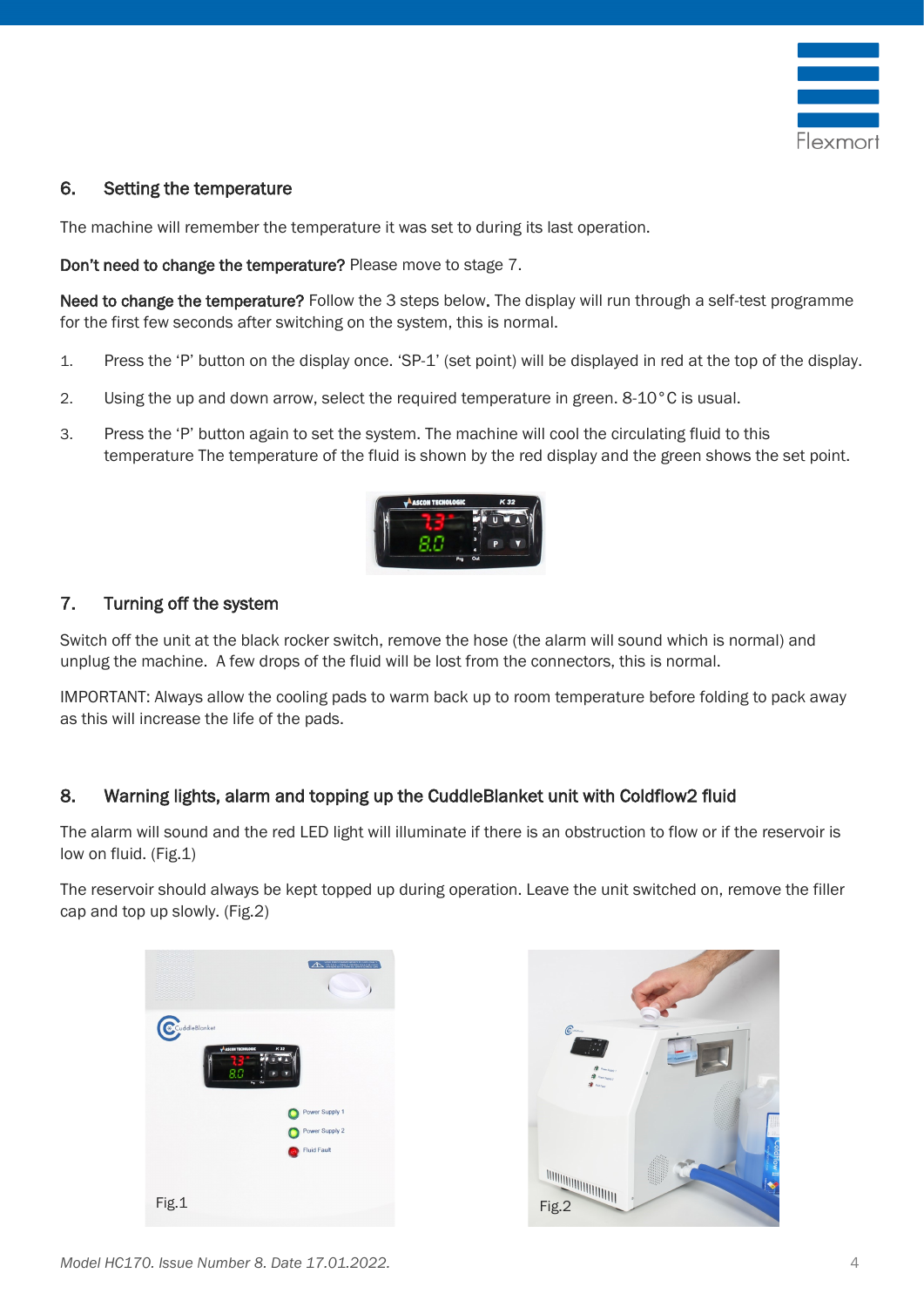

# **Troubleshooting**

#### Condensation on the cooling pad or the deceased

The cooling pad gets very cold in use. When there is a large temperature difference to the pad and the surrounding ambient air a small amount of condensation on the pad is normal.

There are 2 ways to reduce this:

- 1. Ensure there are no gaps in the insulated duvet allowing the ambient air to reach the pad.
- 2. Increase the temperature of the machine (e.g. change from 8°C to 10°C).

#### The alarm is sounding and the red LED is illuminated

- Check the connection of the hose to the CuddleBlanket. Refer to section 2
- Check that the hose or cooling pad are not kinked or deformed.
- Check that there is fluid in the unit. Refer to section 5.

If the alarm is still sounding:

- Locate the supplied 'loop back' short test hose as shown. (see fig.3)
- Remove the blue hose from the unit and replace with the 'loop back'. (see fig.4)
- Loosen the filler cap to allow any trapped air to escape.
- Turn on the unit.
- If the alarm stops with the loop back fitted, check the cooling pad and blue hose, reconnect them and retry.
- If the alarm continues, contact Flexmort:

[www.flexmort.com](https://www.flexmort.com/)

+44 (0)8455 333561

#### [service@flexmort.com](mailto:service@flexmort.com?subject=CuddleBlanket%20Manual%20Enquiry)



Fig.4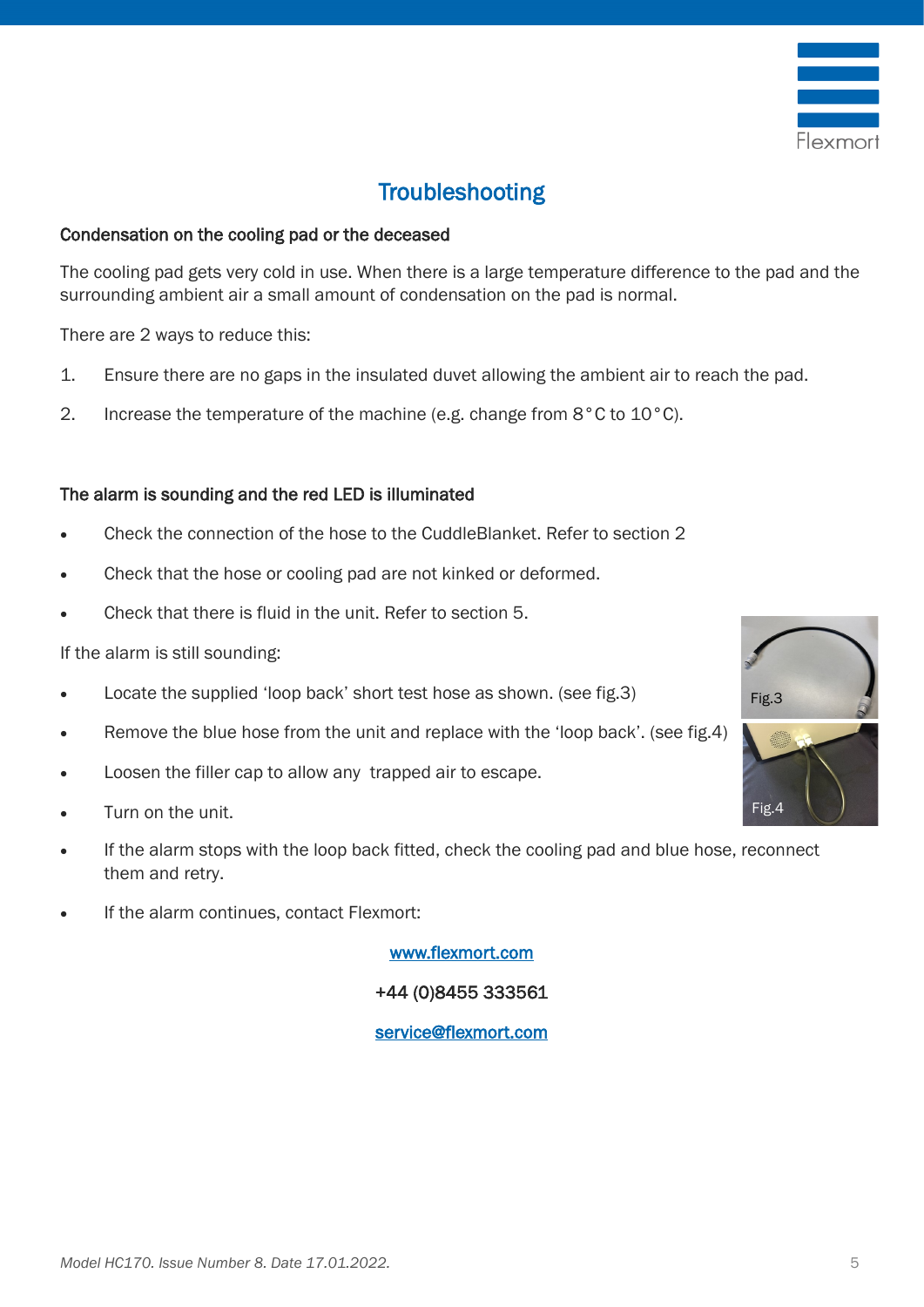

# Basic Specification

#### Product Description

This Flexmort CuddleBlanket is a closed circuit recirculation unit designed for continuous operation and is used to cool bodies using a 'closed loop' cooling system through a cooling pad and hose.

#### **Specification**

Fluid: Use only Flexmort Ltd Coldflow2 cooling fluid. A data sheet is available upon request.

Note: Internal damage will occur if any other fluid is used (including water).

#### Electrical Supply

Mains Supply: 230Va/50Hz or 115Vac/60Hz

Total system AC current load: 230Vac - 3.7A (typical) maximum current 5A

115Vac – 7.0A (typical) maximum current 8A

Physical *(all measurements are approximate)*

Overall chiller unit dimensions: 365mm x 249mm x 349mm

Cooling pad dimensions: 100cm x 70cm

Weight: 11kg (drained)

### Unpacking and Positioning

#### Unpacking the CuddleBlanket

Before unpacking the CuddleBlanket unit, inspect the blue packing case for any signs of damage. Carefully remove unit from packing case. Check unit for signs of transit damage.

If transit damage is discovered, immediately inform both the delivering haulage company and Flexmort in writing. Take photographic evidence and retain all packaging materials.

Please observe all local and governing recycling requirements when disposing of packaging materials.

#### Positioning the Equipment

- The equipment must only be positioned indoors.
- The CuddleBlanket chiller unit must be kept upright at all times.
- The equipment must be positioned on a level surface.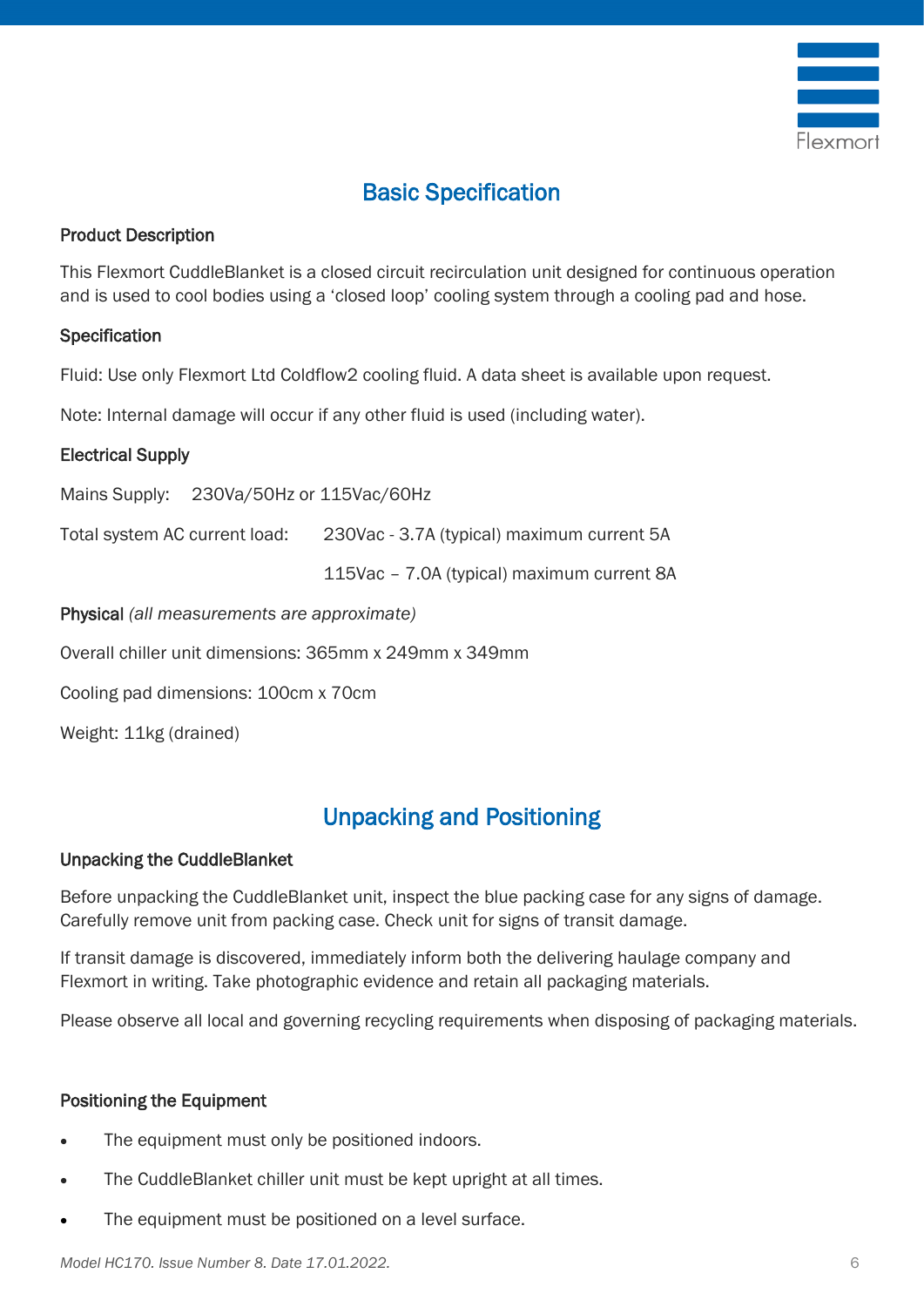

- Avoid positioning in an area where other plant operations create a high ambient temperature. The chiller will operate most efficiently in ambient temperatures up to 23°C
- The equipment must be installed in a well-ventilated area. Avoid obstructing the air grilles as these allow fresh air to enter the unit and warm exhaust air to escape.

Note: Recirculating hot exhaust air will adversely affect the performance of the coolant

| Symbol           | <b>Description</b>                                 |  |
|------------------|----------------------------------------------------|--|
| 230 Vac<br>50 Hz | Hazard-Electricity                                 |  |
| PЕ               | <b>Protective Earth</b>                            |  |
|                  | <b>Mains Fuse</b>                                  |  |
|                  | Power on/ off                                      |  |
| 'Power supply 1' | 24Vdc power supply oper-<br>ating when lit-Unit ON |  |
| 'Power supply 2' | 12Vdc power supply oper-<br>ating when lit-Unit ON |  |
| 'Fluid Fault'    | Fluid flow fault when lit.<br>Normally unlit       |  |

### Symbols, Identifying Marks and Warning Lamps

### **Compliance**

- CE compliant, EMC/LV compliant.
- This cooler complies with current European Council Directives.
- UL certification pending.

Any changes to the construction or its intended use by the customer may void the compliance.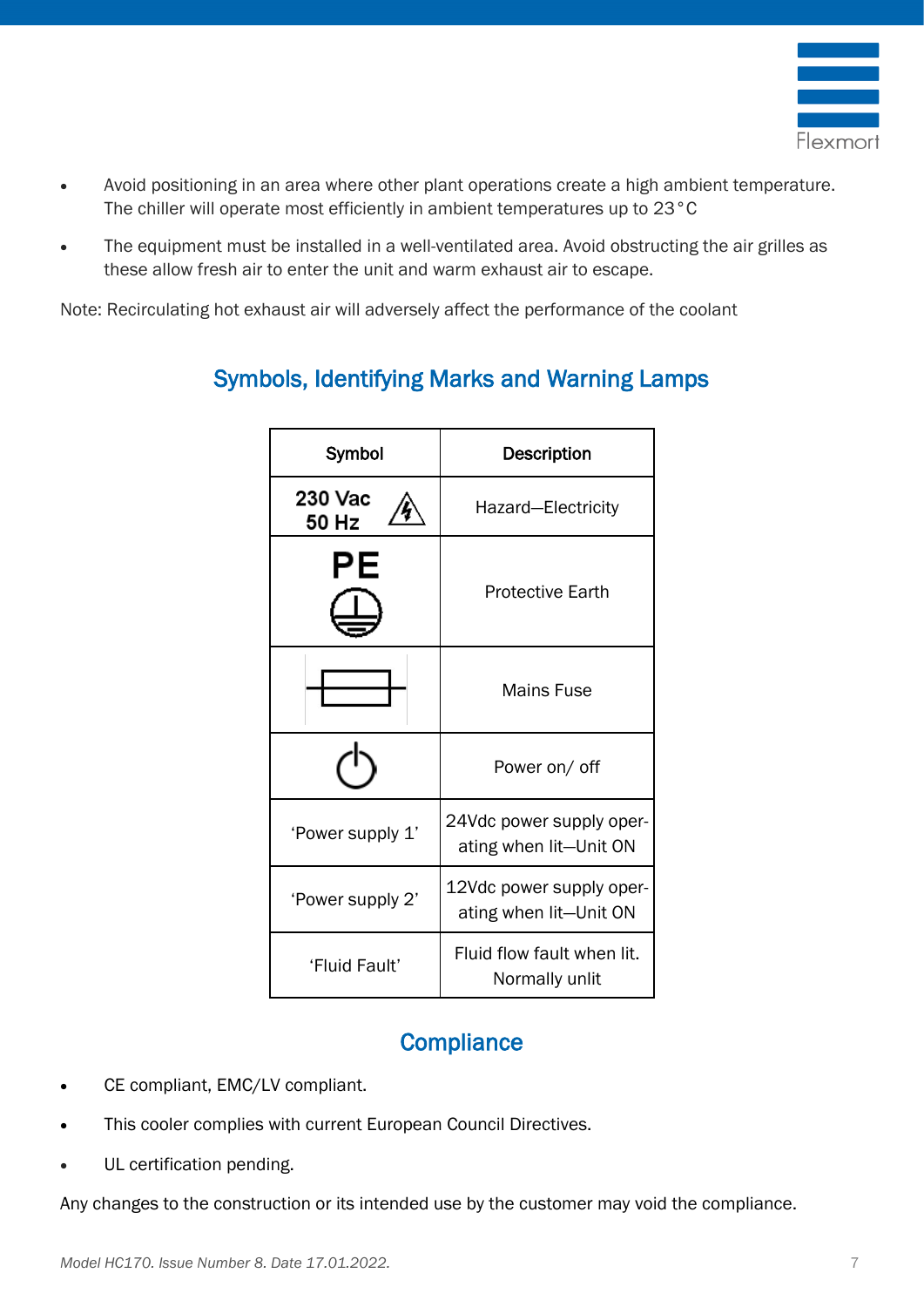

# Moving and handling

When moving the unit please ensure the two side handles are used.



Before moving the unit to another location ensure the unit is turned off and the electrical supply is disconnected from the supply and the unit.

### **Maintenance**



During fault finding diagnostics and maintenance, it may be necessary to remove panels, which expose the dangers of electrical equipment. Only qualified personnel who are fully trained, aware and equipped to repair this equipment should complete such work.

Isolate the unit from the mains electrical supply before opening control panels or removing any exterior panel.

Never alter settings (apart from temperature set point) without first consulting Flexmort.

#### General Maintenance

- Clean CuddleBlanket chiller metal surfaces with a clean damp cloth.
- Clean plastic surfaces with any plastic safe cleaner or disinfectant.